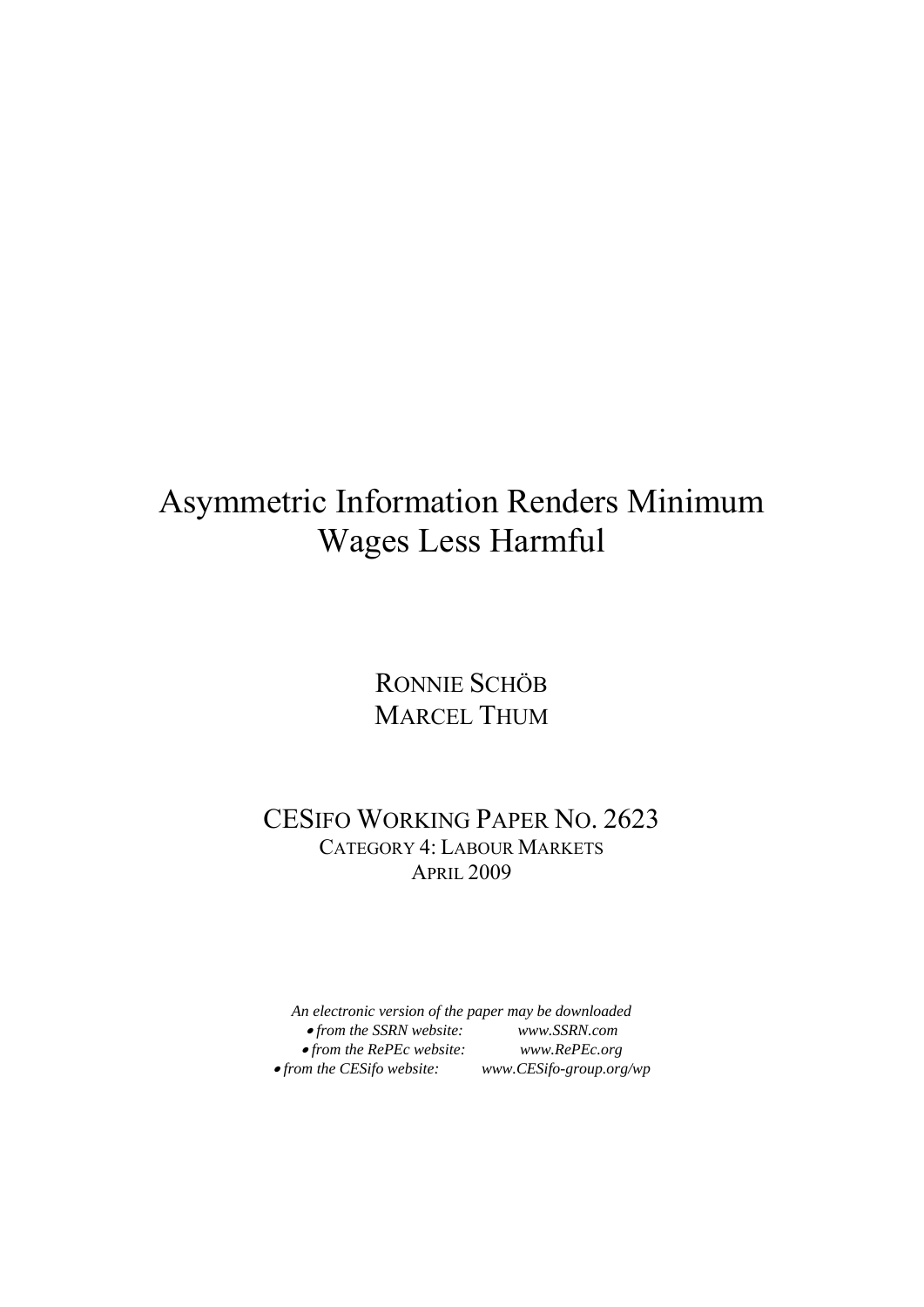## Asymmetric Information Renders Minimum Wages Less Harmful

## Abstract

We show that a minimum wage introduced in the presence of asymmetric information about worker productivities will lead to lower unemployment levels than predicted by the standard labour market model with heterogeneous labour and symmetric information.

JEL Code: J2, J3, H5, L5.

Keywords: minimum wages, unemployment, asymmetric information, labour market regulation.

*Ronnie Schöb Free University Berlin School of Business & Economics Boltzmannstrasse 20 14195 Berlin Germany ronnie.schoeb@fu-berlin.de* 

*Marcel Thum Faculty of Business and Economics TU Dresden 01062 Dresden Germany marcel.thum@tu-dresden.de* 

March 2009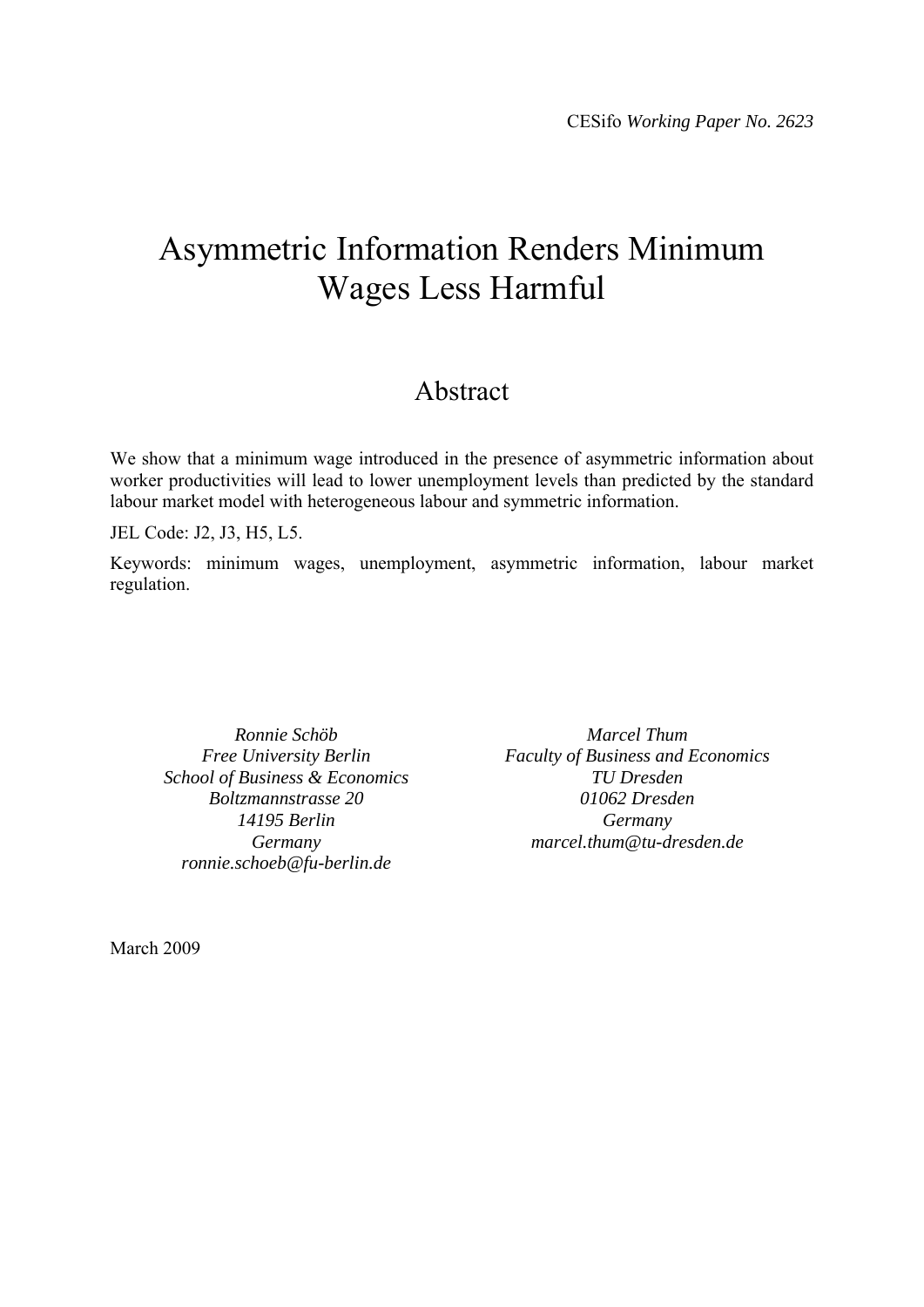#### **1. Introduction**

1

The minimum wage is a costly redistributive tool when it causes unemployment among the least productive workers. Despite the clear-cut predictions from the standard labour market theory that minimum wages above market-clearing wage level cause unemployment, many cross country studies differ widely on the labour market effects of minimum wages.<sup>1</sup> We argue that complementary regulatory measures in the labour market may influence the magnitude of minimum wage effects. Already existing distortions such as job protection can counteract the distortive effects of minimum wages. Job protection makes it more difficult for firms to exploit what they have learnt about workers' productivities and thus creates asymmetric information. When employers can only imperfectly distinguish *ex ante* between high- and low- ability workers, they are not able to pay different wages. This implies that they do not compare the marginal productivity of a low-ability worker with the minimum wage but the higher expected marginal productivity. This change in the firms' hiring pattern renders the minimum wage less harmful when complementary labour market policies are at work.

To develop the argument we set up a simple model with two types of labour that differ with respect to their abilities (or productivities). In the scenario with symmetric information, firms can observe individual abilities and pay wages accordingly. In the scenario with asymmetric information, firms cannot distinguish ability types and, therefore, have to pay a uniform wage. This set-up is similar to the framework chosen by Blumkin and Sadka (2005). Different to Blumkin and Sadka (2005) optimal taxation approach, however, we abstract from the possibility of workers to provide some costly signal about their respective productivities and focus on a positive analysis, asking whether *existing* complementary regulatory measures that change the informational framework in the labour market might render a minimum wage less harmful. Thereby, we show how the impact of a statutory minimum wage hinges on productivity differences and on the initial distribution of the workers' abilities.

The paper is organized as follows. In Section 2, we set up the model and describe the equilibrium with symmetric information. Section 3 introduces the asymmetric information

<sup>&</sup>lt;sup>1</sup> See Neumark and Wascher (2008) for a comprehensive survey on the labour market impact of minimum wages.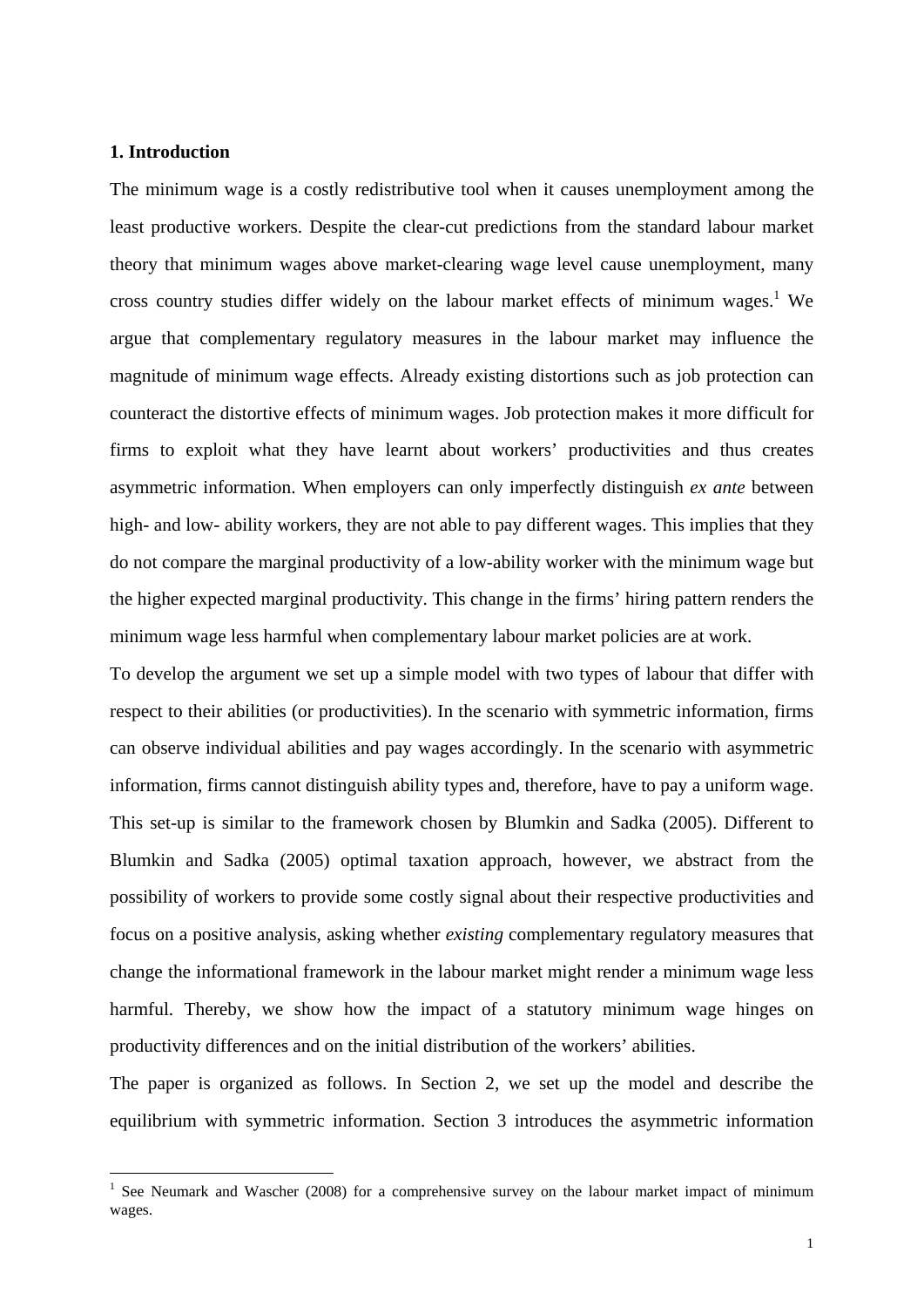scenario. We compare the outcomes in the two scenarios with respect to employment in Section 4. Section 5 concludes.

#### **2. A standard labour market model with symmetric information**

There are two types of workers, low- and high-ability workers who are endowed with  $q_l$  and  $q_h$  efficiency units of labour ( $q_l < q_h$ ). The total number of workers is normalized to unity. The share of high-ability workers in the population is given by  $h$ .  $L_1$  and  $L_h$  denote actual employment of low- and high-ability workers, respectively.

Without loss of generality, we normalize the total number of firms to unity. High- and lowability workers are substitutes in the production process where each firm produces according to  $f(q_h L_h + q_l L_l)$  with  $f' > 0$  and  $f'' < 0$ . Different productivities are not due to differences in (observable) education but rather due to *ex ante* unobservable ability differences. All firms behave competitively and take the output price  $p=1$  and the wage rates  $w_i$  and  $w_i$  for the low- and high-ability workers as given. Profit maximization yields the first-order conditions

$$
\frac{\partial \pi}{\partial L_j} = f'(q_h L_h + q_l L_l) q_j - w_j = 0 \quad \text{for } j = h, l,
$$

which define the labour demand for high- and low-ability workers. In equilibrium, all workers have to be paid at least the legal minimum wage *b* ( $w_i \ge b$ ,  $j = h, l$ ). Depending on the magnitude of the minimum wage, we can distinguish four cases.

*Case A:* If the minimum wage is below  $b_s^{full} \equiv f'(q_h \cdot h + q_l \cdot (1-h))q_l$ , all workers will be employed and we have  $L_h = h$  and  $L_l = 1 - h$ . This critical level above which a statutory minimum wage becomes binding depends on the productivities of both low- and high-ability workers and their respective shares. A larger share of high-ability workers reduces the marginal productivity of the last worker and thus the maximum non-binding minimum wage. Figure 1 depicts the outcome in the labour market with the share of the high-ability workers *h* on the horizontal axis and the minimum wage *b* on the vertical axis. All points below the declining  $b_s^{full}$ -curve are characterized by full employment (area A), all points above are associated with unemployment. The  $b_s^{full}$ -curve is downward sloping, i.e. the critical minimum wage will be lower the larger the fraction *h* of high-ability workers. An increase in *h* reduces marginal productivity as more efficiency units of labour are employed. This leads to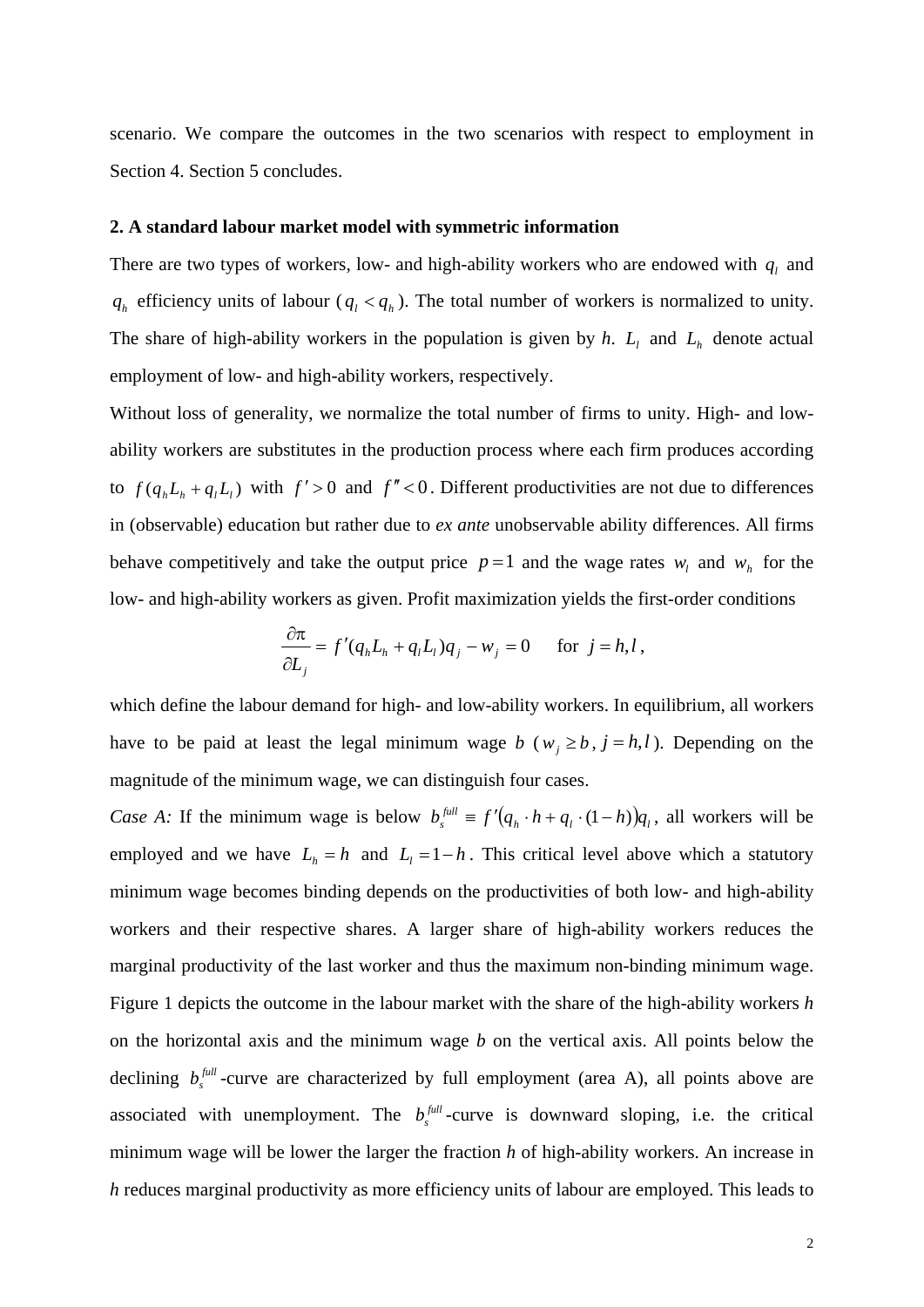lower employment levels for a given wage. As the wage for the low productivity workers cannot be adjusted downwards, they are the first to be laid off.

*Case B:* If the minimum wage is slightly above the  $b_s^{full}$ -curve, unemployment occurs but affects only low-ability workers up to the point where the last low-ability worker is laid off. In the interval  $b_s^{full} < b \le f'(q_h \cdot h)q_l \equiv \underline{b}_s^{[1-h]}$ , high-ability workers are fully employed, but there is unemployment among low-ability workers:

$$
L_h = h \text{ and } 0 < L_l = f^{-1} \left( \frac{b}{q_l} \right) \frac{1}{q_l} - \frac{q_h}{q_l} \cdot h < 1 - h. \tag{1}
$$

*Figure 1: Employment with symmetric information* 



*Case C:* Above the  $\underline{b}_s^{[1-h]}$ -curve, the minimum wage becomes so high that no low-ability worker will be employed. As long as the marginal productivity of the last high-ability worker is above the minimum wage, the firm will not lay off this type of worker. Thus, within the range  $\underline{b}_s^{[1-h]} < b \le f'(q_h \cdot h)q_h \equiv \overline{b}_s^{[1-h]}$ , it pays to employ all high-ability workers but it is not profitable to hire any low-ability worker:

$$
L_h = h \text{ and } L_l = 0. \tag{2}
$$

*Case D:* For  $b \ge \overline{b}_s^{\{1-h\}}$ , even the high-ability workers face unemployment. The employment levels fall to

$$
L_h = f^{-1} \left( \frac{b}{q_h} \right) \frac{1}{q_h} < h \text{ and } L_l = 0 \,. \tag{3}
$$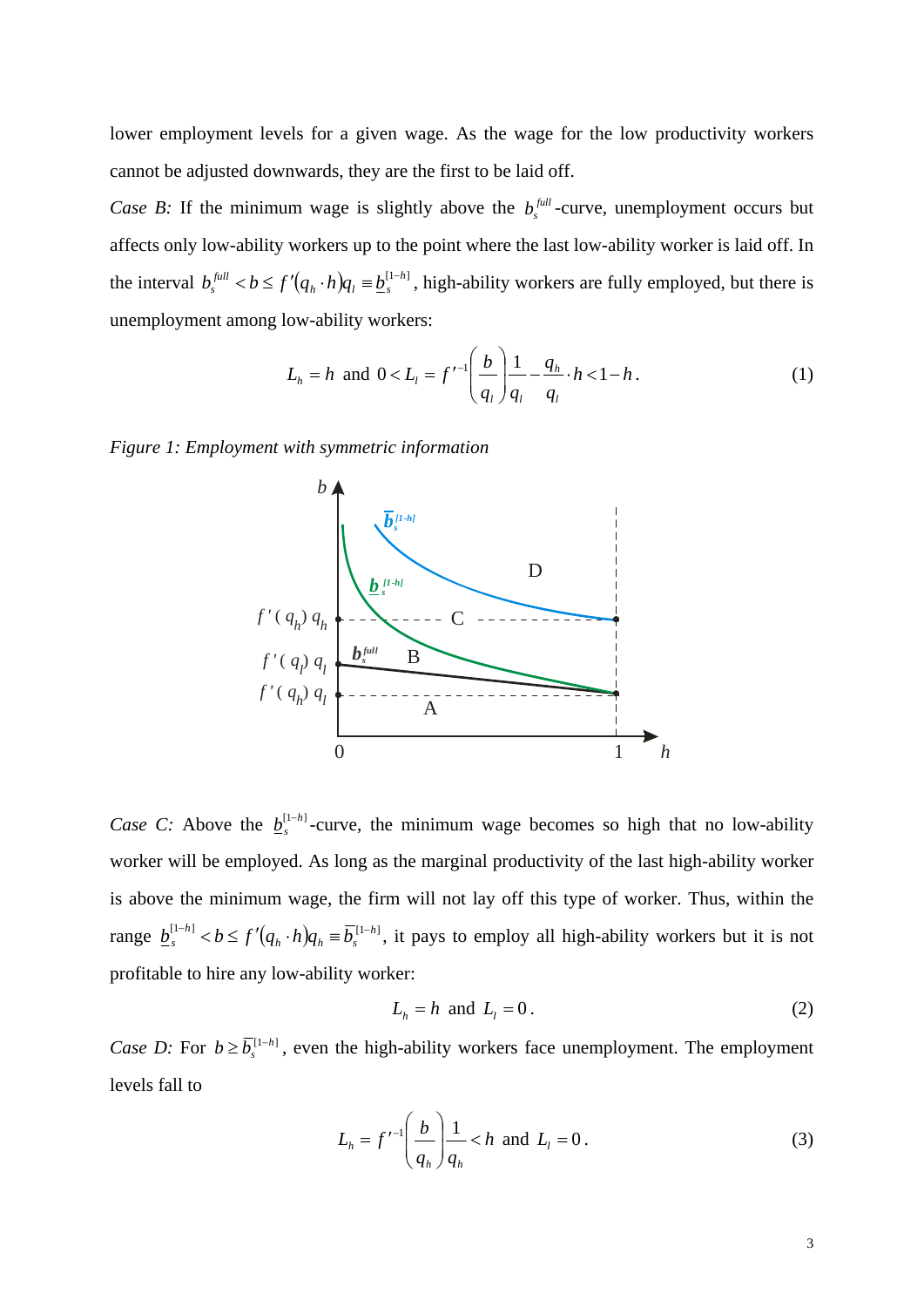#### **3. Asymmetric information**

Now we turn to the case of asymmetric information. Firms can only detect an individual's ability after having hired a new worker. Employment protection laws prevent firms from firing workers once they have learned about the productivities or from rewriting wage contracts. All firms decide simultaneously on the size of their workforce. From the point of view of an individual firm, the distribution of productivities follows a binomial distribution.

As we are interested in the impact of pooling heterogeneous workers and not so much in the stochastic process itself, we facilitate the analysis by assuming that each firm is sufficiently large and gets a share of high-ability workers for sure. The average productivity amounts to  $q_a = q_h h + q_l (1 - h)$  and the representative firm maximizes  $\pi = f(q_a L) - wL$  with respect to employment. The first-order condition immediately yields the labour demand  $L = f^{-1}(w/q_a)q_a^{-1}$ . We define the minimum wage that just ensures full employment ( $L = 1$ ) with asymmetric information as  $b_a \equiv f'(q_a)q_a$ . For  $b > b_a$ , the minimum wage employment falls to

$$
L_a = f'^{-1} \left(\frac{b}{q_a}\right) \frac{1}{q_a}.
$$
\n<sup>(4)</sup>

#### **4. Comparing employment levels**

Do minimum wages generate the same unemployment patterns in the two informational scenarios? Comparing  $b_a$  and  $b_s^{full}$  yields  $b_a = q_a/q_i \cdot b_s^{full}$  with  $q_a/q_i > 1$ . Thus we have

*Proposition 1. The level at which the minimum wage becomes harmful with asymmetric information always exceeds the respective level with symmetric information by the factor*  $q_a/q_l > 1$ .

It follows from Proposition 1 that, if the minimum wage does not cause unemployment with symmetric information, it will never cause unemployment with asymmetric information. If the minimum wage is so low that it does not even prevent the employment of the last low-ability worker, it also cannot distort the allocation of labour with asymmetric information. Moreover, if the minimum wage is between the marginal productivity of the last low-ability worker and the expected marginal productivity at full employment, firms have no incentive to hire low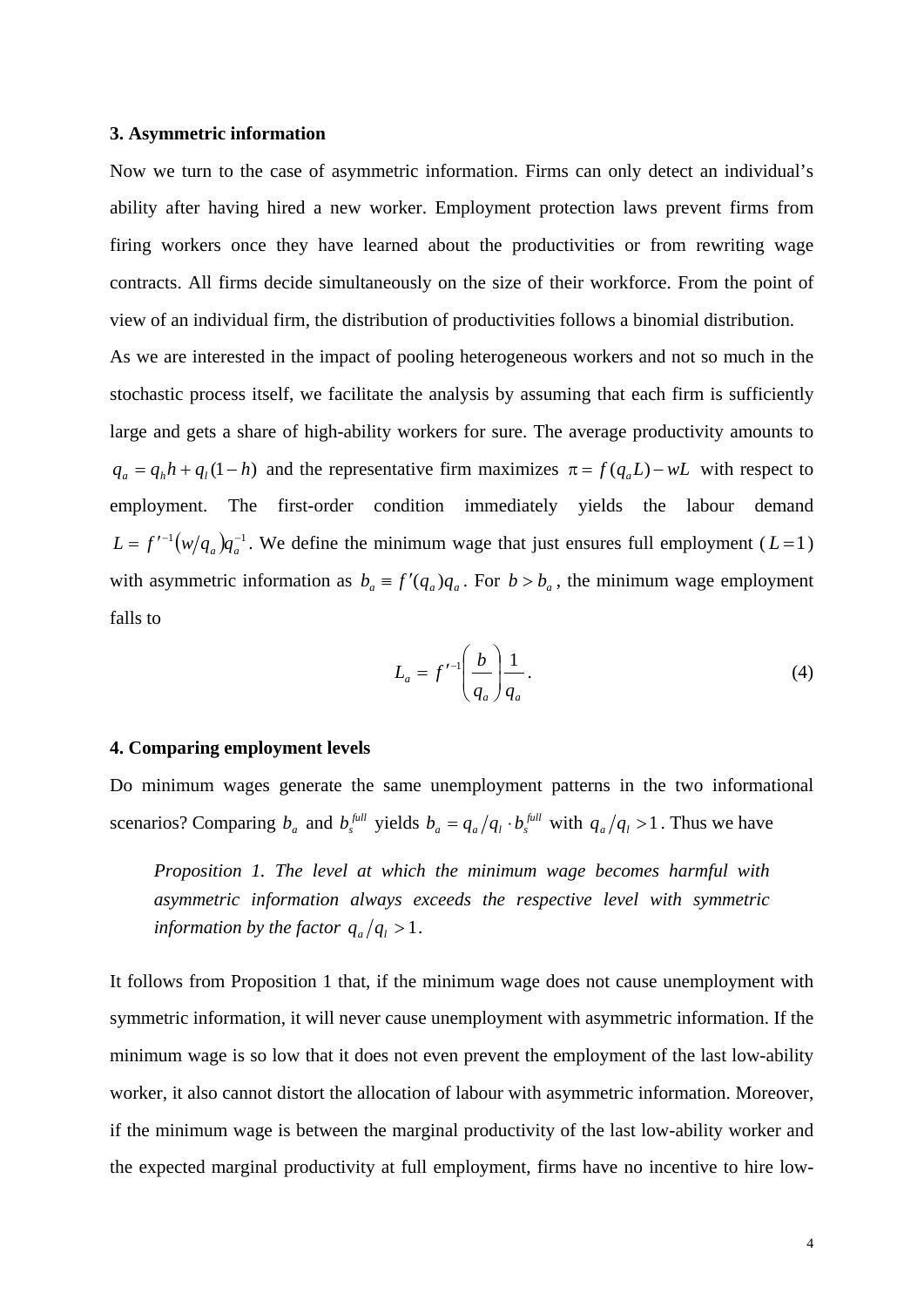ability workers in the symmetric information scenario but would still hire a worker when the individual ability is unknown.

A standard argument why the minimum wage may not be as harmful refers to monopsonistic structures in the labour market [Manning (2003)]. Proposition 1 provides an additional argument: asymmetric information has a softening effect on the detrimental impact of minimum wages in otherwise functioning labour markets because firms focus on expected marginal productivity rather than the lower marginal productivity of the low-ability type.

In Figure 2 we add the  $b_a$ -curve to the lines introduced in Figure 1. We can distinguish six different outcomes. Proposition 1 describes the outcomes in the areas A,  $B_1$  and  $C_1$ . In area A we have non-binding minimum wages in both scenarios. In areas  $B_1$  and  $C_1$ , the minimum wage will destroy some  $(B_1)$  or all jobs  $(C_1)$  for low-ability workers with symmetric information while still ensuring full employment with asymmetric information.

*Figure 2: Employment levels – symmetric vs. asymmetric information* 



In Figure 2, we assume that  $b_a$  is upward sloping, which is the case for  $\partial b_a / \partial h = (q_h - q_l) (f''(q_a)q_a + f'(q_a)) > 0$ .<sup>2</sup> An increase in *h* raises *expected* marginal productivity. This effect is not outweighed by the increase in efficiency units of labour so that the firms will hire more workers if *h* increases. This is in contrast to the symmetric information scenario where an increase in *h* always lowers marginal productivity of the lowability workers.

1

 $2$  This assumption, for instance, always holds for the Cobb-Douglas production technology.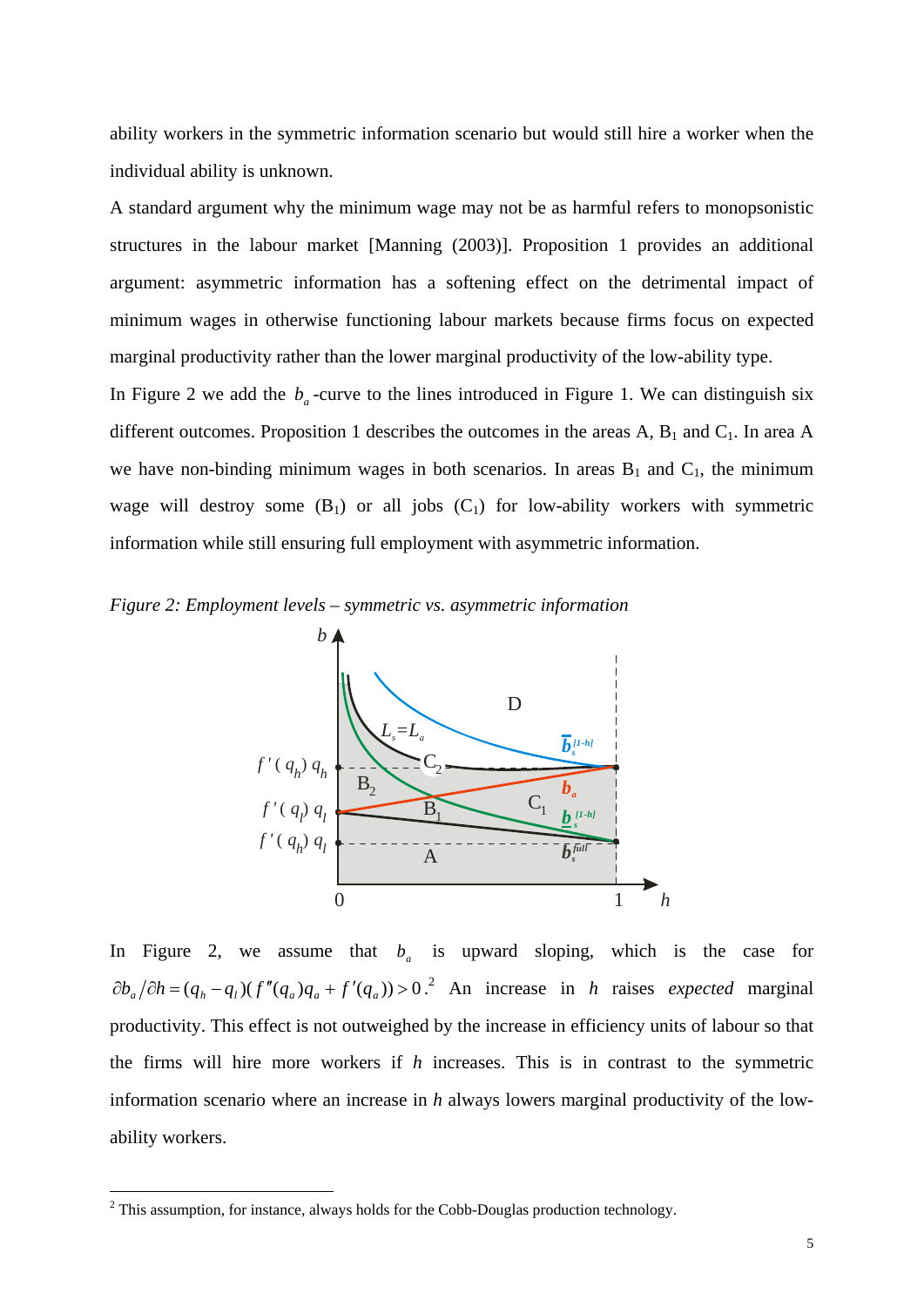*Proposition 2. With asymmetric information, raising the share of high-ability workers h allows the government to raise the minimum wage without harming employment if*  $f''(q_a)q_a + f'(q_a) > 0$ .

Unemployment occurs in both scenarios above the  $b<sub>a</sub>$ -curve but employment will be higher in the asymmetric information scenario along the  $b<sub>a</sub>$ -curve (and slightly above). Thus, the  $L<sub>s</sub> = L<sub>a</sub>$ -curve, on which employment levels (with  $L < 1$ ) are the same, must be in the areas  $B_2$ ,  $C_2$  and D in Figure 2. To determine the location of the  $L<sub>s</sub> = L<sub>a</sub>$ -curve, consider the following thought experiment. If the firms hire exactly *h* workers in the asymmetric information scenario, marginal productivity will be  $f'(hq_a)q_a$ . In the symmetric case, the marginal productivities amount to  $f'(q_h \cdot h)q_l$  and  $f'(q_h \cdot h)q_h$  on the  $\underline{b}_s^{[1-h]}$ -curve and the  $\overline{b}_s^{[1-h]}$ -curve, respectively. Along the two curves and in-between, employment also amounts to *h*. As employment falls monotonically with *b* in the symmetric information scenario, the  $L_s = L_a$ -curve must be in area C<sub>2</sub>, if  $f'(q_h \cdot h)q_h < f'(hq_a)q_a < f'(q_h \cdot h)q_h$ . This is the case for  $f''(x)x + f'(x) > 0$ . In the alternative case  $(f''(x)x + f'(x) < 0)$ , we get  $f'(hq_a)q_a > f'(q_i \cdot h)q_i$ , which implies that on the  $\underline{b}_s^{[1-h]}$ -curve employment is still higher with asymmetric information. Thus, for  $f''(x)x + f'(x) < 0$ , the  $L<sub>s</sub> = L<sub>a</sub>$ -curve must be located in area D.

Below the  $L<sub>s</sub> = L<sub>a</sub>$ -curve, employment is always larger in the asymmetric information scenario.<sup>3</sup> For moderate minimum wages, which only affect the low-ability workers, asymmetric information renders a statutory minimum wage less harmful. Only with very high minimum wages, the economy may achieve higher employment levels when firms operate under symmetric information. Thus, the negative employment effects of a minimum wage can be alleviated in the presence of complementary regulatory measures such as job protection that *de facto* introduces asymmetric information about workers' abilities. Above the  $L<sub>s</sub> = L<sub>a</sub>$ curve, the minimum wage is more harmful in the asymmetric information setting. This can be summarized in

1

<sup>&</sup>lt;sup>3</sup> Along the  $L_s = L_a$ -curve, output is higher in the symmetric information scenario because only high-ability workers are employed. It is straightforward to show that the iso-output curve is also in area  $C_2$  and below the  $L_s = L_a$ -curve.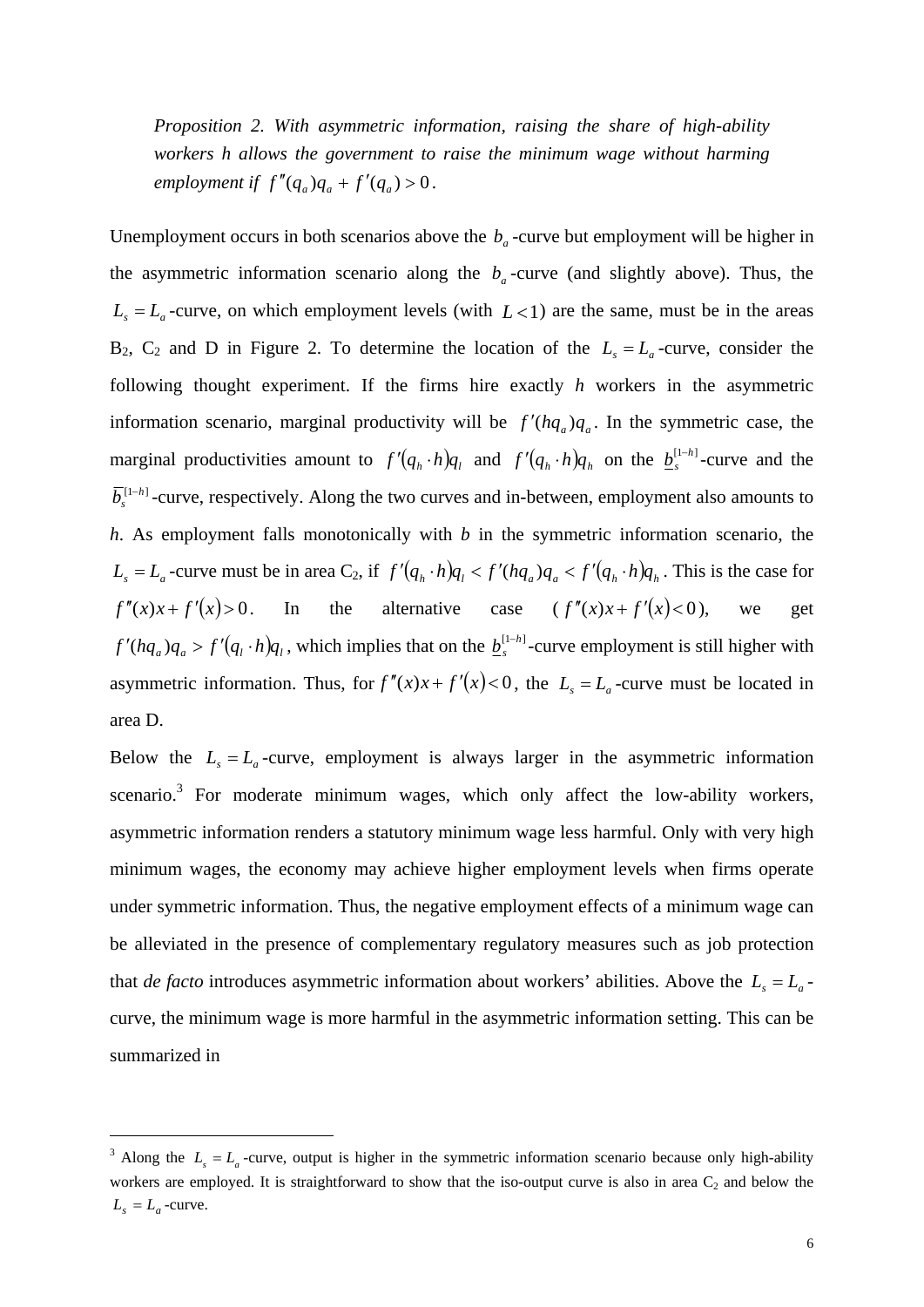*Proposition 3. If the minimum wage affects high-ability workers in the symmetric information scenario, asymmetric information renders the impact of a statutory minimum wage always more harmful for*  $f''(x)x + f'(x) > 0$ .

#### **5. Conclusion**

The standard economic analysis shows that a minimum wage above the full employment wage for low-ability workers causes unemployment. Our analysis has shown that this may not be true in the presence of complementary regulatory measures such as job protection that affect the informational structure in the labour market. Generating asymmetric information forces firms to focus on average rather than marginal productivities when hiring workers. A statutory minimum wage below the average productivity at full employment allows the government to raise the wage of low-ability workers without distorting the labour market. High minimum wages, however, also cause unemployment with asymmetric information. Eventually, the existence of complementary policy measures becomes detrimental.

#### **References**

- Blumkin, Tomer and Efraim Sadka (2005): "Compensation Policy and Optimal Income Taxation – The Case of Minimum Wage", *International Tax and Public Finance* 12, 713- 722.
- Manning, Alan (2003): *Monopsony in Motion Imperfect Competition in Labor Markets*, Princeton University Press, Princeton, NJ.
- Neumark, David and William Wascher (2008): *Minimum Wages*, MIT Press, Cambridge, MA.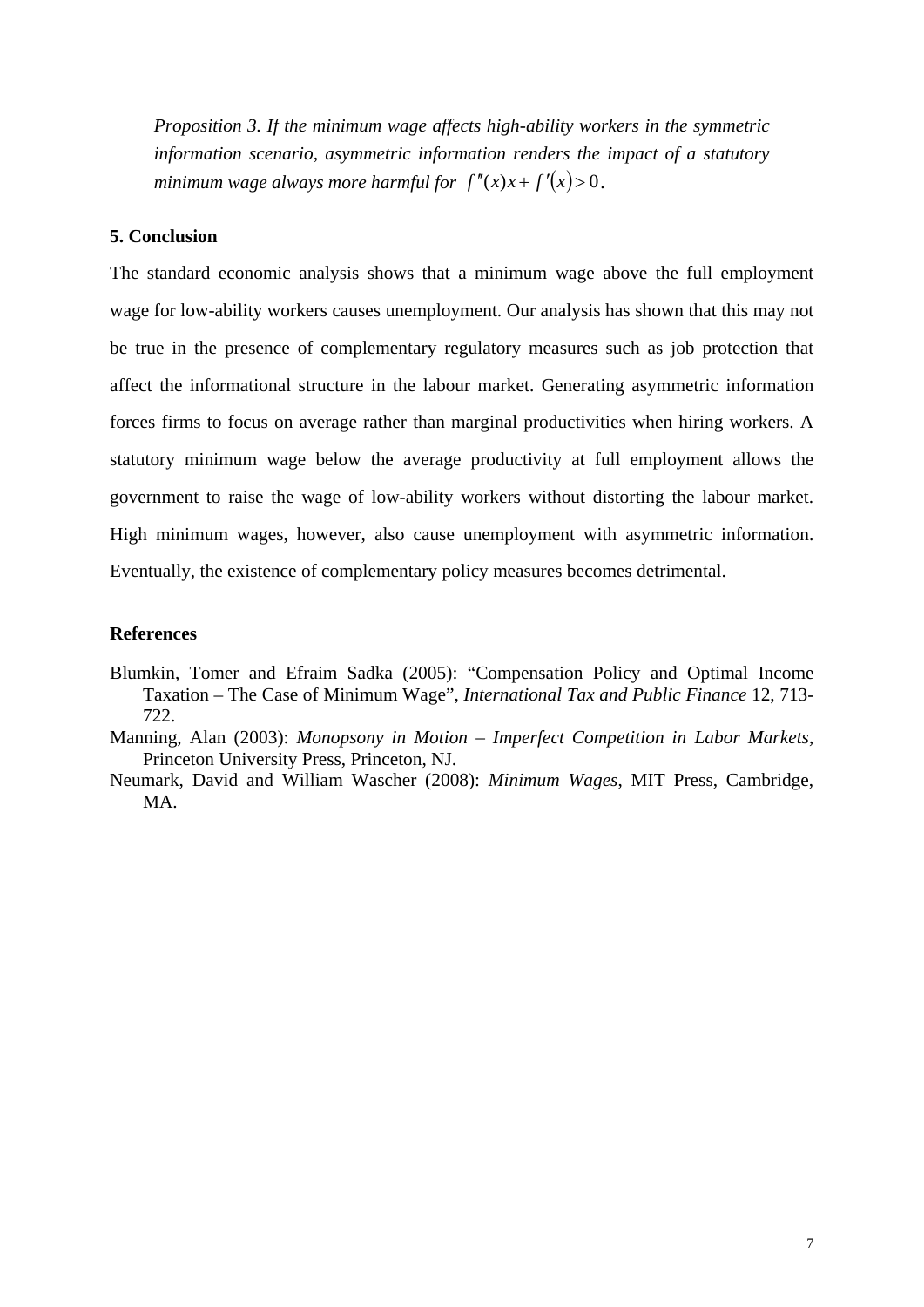# CESifo Working Paper Series

for full list see www.cesifo-group.org/wp (address: Poschingerstr. 5, 81679 Munich, Germany, office@cesifo.de)

2561 Carsten Hefeker, Taxation, Corruption and the Exchange Rate Regime, February 2009

 $\_$  , and the set of the set of the set of the set of the set of the set of the set of the set of the set of the set of the set of the set of the set of the set of the set of the set of the set of the set of the set of th

- 2562 Jiahua Che and Gerald Willmann, The Economics of a Multilateral Investment Agreement, February 2009
- 2563 Scott Alan Carson, Demographic, Residential, and Socioeconomic Effects on the Distribution of 19<sup>th</sup> Century US White Statures, February 2009
- 2564 Philipp Harms, Oliver Lorz and Dieter Urban, Offshoring along the Production Chain, February 2009
- 2565 Patricia Apps, Ngo Van Long and Ray Rees, Optimal Piecewise Linear Income Taxation, February 2009
- 2566 John Whalley and Shunming Zhang, On the Arbitrariness of Consumption, February 2009
- 2567 Marie-Louise Leroux, Endogenous Differential Mortality, Non-Contractible Effort and Non Linear Taxation, March 2009
- 2568 Joanna Bęza-Bojanowska and Ronald MacDonald, The Behavioural Zloty/Euro Equilibrium Exchange Rate, March 2009
- 2569 Bart Cockx and Matteo Picchio, Are Short-Lived Jobs Stepping Stones to Long-Lasting Jobs?, March 2009
- 2570 David Card, Jochen Kluve and Andrea Weber, Active Labor Market Policy Evaluations: A Meta-analysis, March 2009
- 2571 Frederick van der Ploeg and Anthony J. Venables, Harnessing Windfall Revenues: Optimal Policies for Resource-Rich Developing Economies, March 2009
- 2572 Ondřej Schneider, Reforming Pensions in Europe: Economic Fundamentals and Political Factors, March 2009
- 2573 Jo Thori Lind, Karl Ove Moene and Fredrik Willumsen, Opium for the Masses? Conflict-Induced Narcotics Production in Afghanistan, March 2009
- 2574 Silvia Marchesi, Laura Sabani and Axel Dreher, Agency and Communication in IMF Conditional Lending: Theory and Empirical Evidence, March 2009
- 2575 Carlo Altavilla and Matteo Ciccarelli, The Effects of Monetary Policy on Unemployment Dynamics under Model Uncertainty - Evidence from the US and the Euro Area, March 2009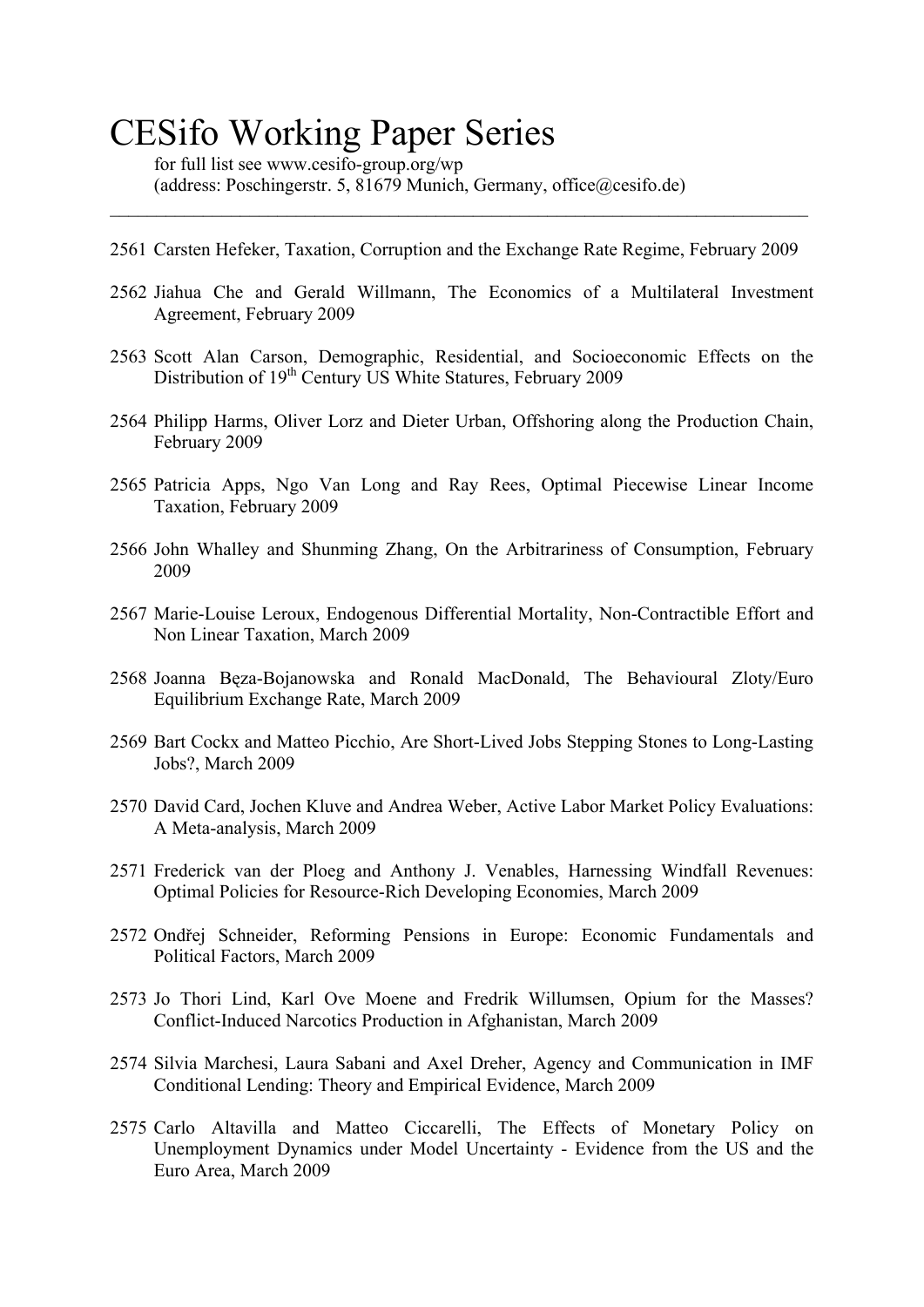- 2576 Falko Fecht, Kjell G. Nyborg and Jörg Rocholl, The Price of Liquidity: Bank Characteristics and Market Conditions, March 2009
- 2577 Giorgio Bellettini and Filippo Taddei, Real Estate Prices and the Importance of Bequest Taxation, March 2009
- 2578 Annette Bergemann and Regina T. Riphahn, Female Labor Supply and Parental Leave Benefits – The Causal Effect of Paying Higher Transfers for a Shorter Period of Time, March 2009
- 2579 Thomas Eichner and Rüdiger Pethig, EU-Type Carbon Emissions Trade and the Distributional Impact of Overlapping Emissions Taxes, March 2009
- 2580 Antonios Antypas, Guglielmo Maria Caporale, Nikolaos Kourogenis and Nikitas Pittis, Selectivity, Market Timing and the Morningstar Star-Rating System, March 2009
- 2581 António Afonso and Christophe Rault, Bootstrap Panel Granger-Causality between Government Budget and External Deficits for the EU, March 2009
- 2582 Bernd Süssmuth, Malte Heyne and Wolfgang Maennig, Induced Civic Pride and Integration, March 2009
- 2583 Martin Peitz and Markus Reisinger, Indirect Taxation in Vertical Oligopoly, March 2009
- 2584 Petra M. Geraats, Trends in Monetary Policy Transparency, March 2009
- 2585 Johannes Abeler, Armin Falk, Lorenz Götte and David Huffman, Reference Points and Effort Provision, March 2009
- 2586 Wolfram F. Richter, Taxing Education in Ramsey's Tradition, March 2009
- 2587 Yin-Wong Cheung, Menzie D. Chinn and Eiji Fujii, China's Current Account and Exchange Rate, March 2009
- 2588 Alexander Haupt and Silke Uebelmesser, Voting on Labour-Market Integration and Education Policy when Citizens Differ in Mobility and Ability, March 2009
- 2589 Hans Jarle Kind, Marko Koethenbuerger and Guttorm Schjelderup, Should Utility-Reducing Media Advertising be Taxed?, March 2009
- 2590 Alessandro Cigno, How to Avoid a Pension Crisis: A Question of Intelligent System Design, March 2009
- 2591 Helmut Lütkepohl and Fang Xu, The Role of the Log Transformation in Forecasting Economic Variables, March 2009
- 2592 Rainald Borck, Hyun-Ju Koh and Michael Pflüger, Inefficient Lock-in and Subsidy Competition, March 2009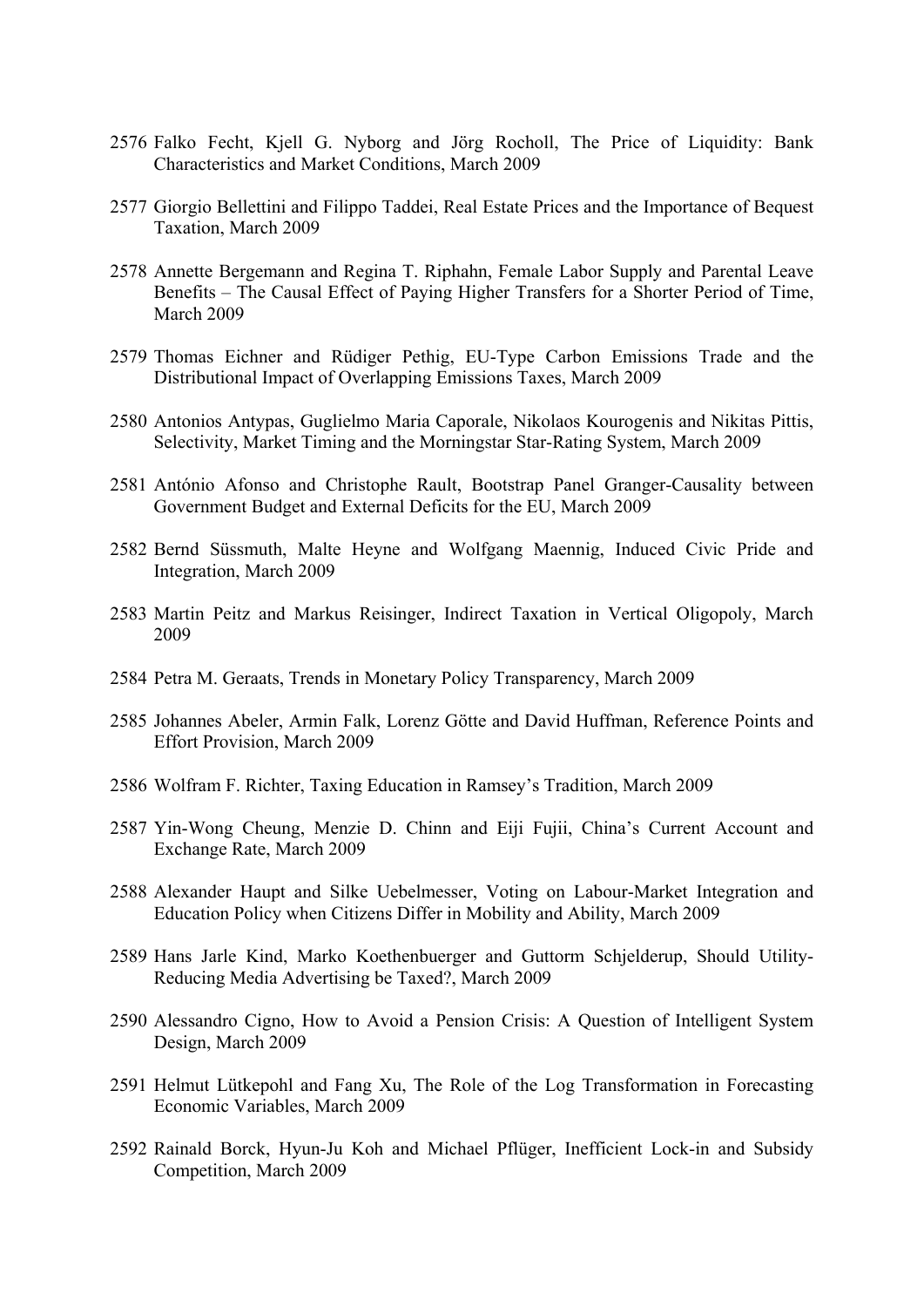- 2593 Paolo M. Panteghini, On the Equivalence between Labor and Consumption Taxation, March 2009
- 2594 Bruno S. Frey, Economists in the PITS?, March 2009
- 2595 Natalie Chen and Dennis Novy, International Trade Integration: A Disaggregated Approach, March 2009
- 2596 Frédérique Bec and Christian Gollier, Term Structure and Cyclicity of Value-at-Risk: Consequences for the Solvency Capital Requirement, March 2009
- 2597 Carsten Eckel, International Trade and Retailing, March 2009
- 2598 Gianni De Nicolò and Iryna Ivaschenko, Global Liquidity, Risk Premiums and Growth Opportunities, March 2009
- 2599 Jay Pil Choi and Heiko Gerlach, International Antitrust Enforcement and Multi-Market Contact, March 2009
- 2600 Massimo Bordignon and Guido Tabellini, Moderating Political Extremism: Single Round vs Runoff Elections under Plurality Rule, April 2009
- 2601 Ana B. Ania and Andreas Wagener, The Open Method of Coordination (OMC) as an Evolutionary Learning Process, April 2009
- 2602 Simon Gächter, Daniele Nosenzo, Elke Renner and Martin Sefton, Sequential versus Simultaneous Contributions to Public Goods: Experimental Evidence, April 2009
- 2603 Philippe Jehiel and Andrew Lilico, Smoking Today and Stopping Tomorrow: A Limited Foresight Perspective, April 2009
- 2604 Andreas Knabe, Steffen Rätzel, Ronnie Schöb and Joachim Weimann, Dissatisfied with Life, but Having a Good Day: Time-Use and Well-Being of the Unemployed, April 2009
- 2605 David Bartolini and Raffaella Santolini, Fiscal Rules and the Opportunistic Behaviour of the Incumbent Politician: Evidence from Italian Municipalities, April 2009
- 2606 Erkki Koskela and Jan König, Can Profit Sharing Lower Flexible Outsourcing? A Note, April 2009
- 2607 Michel Beine, Frédéric Docquier and Çağlar Özden, Diasporas, April 2009
- 2608 Gerd Ronning and Hans Schneeweiss, Panel Regression with Random Noise, April 2009
- 2609 Adam S. Booij, Bernard M.S. van Praag and Gijs van de Kuilen, A Parametric Analysis of Prospect Theory's Functionals for the General Population, April 2009